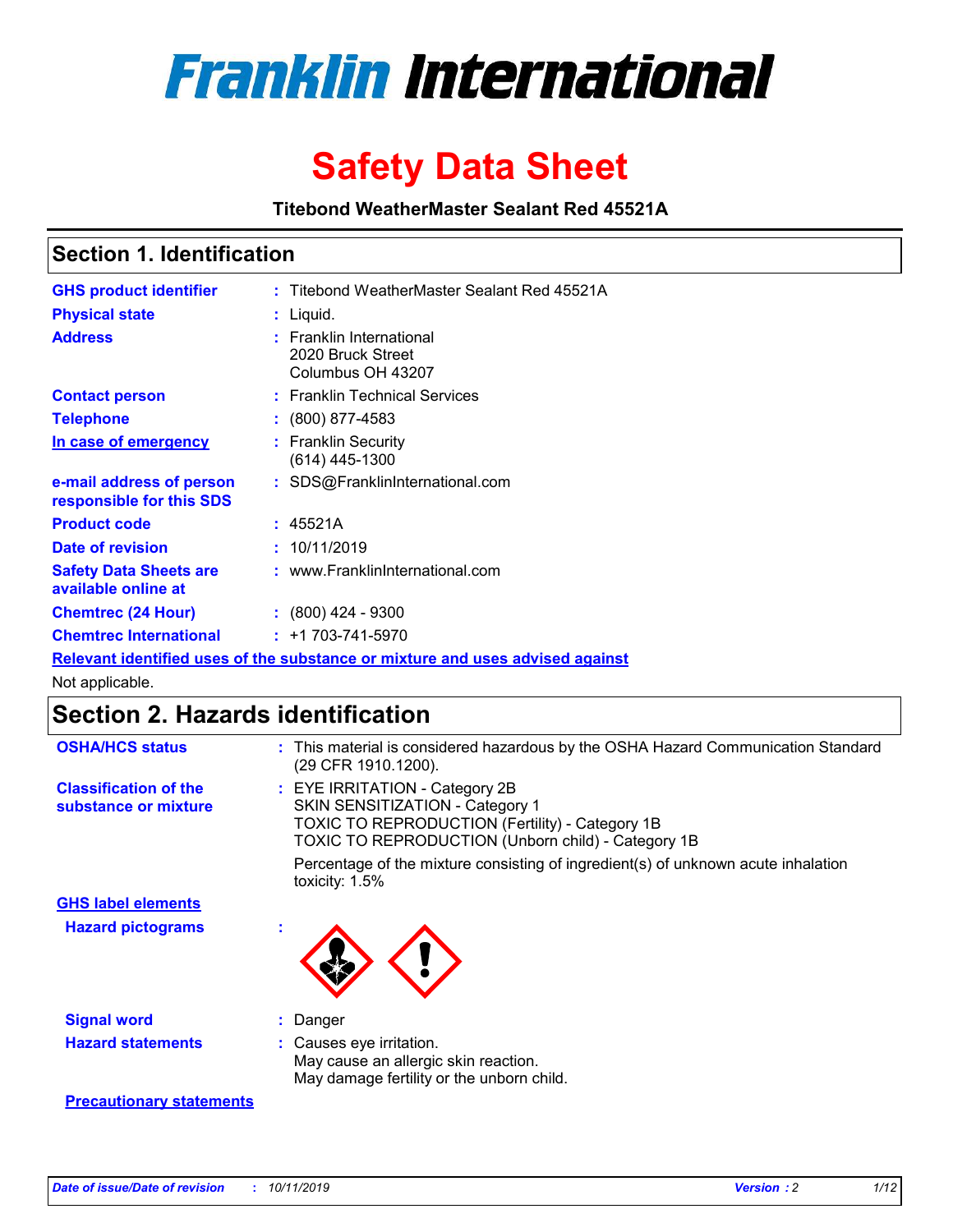### **Section 2. Hazards identification**

| <b>Prevention</b>                          | : Obtain special instructions before use. Do not handle until all safety precautions have<br>been read and understood. Wear protective gloves. Wear eye or face protection.<br>Wear protective clothing. Avoid breathing vapor. Wash hands thoroughly after handling.<br>Contaminated work clothing must not be allowed out of the workplace.                                                        |
|--------------------------------------------|------------------------------------------------------------------------------------------------------------------------------------------------------------------------------------------------------------------------------------------------------------------------------------------------------------------------------------------------------------------------------------------------------|
| <b>Response</b>                            | : IF exposed or concerned: Get medical attention. IF ON SKIN: Wash with plenty of<br>soap and water. Wash contaminated clothing before reuse. If skin irritation or rash<br>occurs: Get medical attention. IF IN EYES: Rinse cautiously with water for several<br>minutes. Remove contact lenses, if present and easy to do. Continue rinsing. If eye<br>irritation persists: Get medical attention. |
| <b>Storage</b>                             | : Store locked up.                                                                                                                                                                                                                                                                                                                                                                                   |
| <b>Disposal</b>                            | : Dispose of contents and container in accordance with all local, regional, national and<br>international regulations.                                                                                                                                                                                                                                                                               |
| <b>Hazards not otherwise</b><br>classified | : Product generates methanol during cure.                                                                                                                                                                                                                                                                                                                                                            |
|                                            |                                                                                                                                                                                                                                                                                                                                                                                                      |

### **Section 3. Composition/information on ingredients**

| <b>Substance/mixture</b><br>Mixture                  |                   |                     |
|------------------------------------------------------|-------------------|---------------------|
| <b>Ingredient name</b>                               | $\frac{9}{6}$     | <b>CAS number</b>   |
| 3-aminopropyltriethoxysilane<br>Dibutyltin dilaurate | l≤3<br>$\leq 0.3$ | 919-30-2<br>77-58-7 |

Any concentration shown as a range is to protect confidentiality or is due to batch variation.

**There are no additional ingredients present which, within the current knowledge of the supplier and in the concentrations applicable, are classified as hazardous to health or the environment and hence require reporting in this section.**

**Occupational exposure limits, if available, are listed in Section 8.**

### **Section 4. First aid measures**

| <b>Description of necessary first aid measures</b> |                                                                                                                                                                                                                                                                                                                                                                                                                                                                                                                                                                                                                                                                                                                                                                           |  |  |  |
|----------------------------------------------------|---------------------------------------------------------------------------------------------------------------------------------------------------------------------------------------------------------------------------------------------------------------------------------------------------------------------------------------------------------------------------------------------------------------------------------------------------------------------------------------------------------------------------------------------------------------------------------------------------------------------------------------------------------------------------------------------------------------------------------------------------------------------------|--|--|--|
| <b>Eye contact</b>                                 | : Immediately flush eyes with plenty of water, occasionally lifting the upper and lower<br>eyelids. Check for and remove any contact lenses. Continue to rinse for at least 10<br>minutes. If irritation persists, get medical attention.                                                                                                                                                                                                                                                                                                                                                                                                                                                                                                                                 |  |  |  |
| <b>Inhalation</b>                                  | : Remove victim to fresh air and keep at rest in a position comfortable for breathing. If<br>not breathing, if breathing is irregular or if respiratory arrest occurs, provide artificial<br>respiration or oxygen by trained personnel. It may be dangerous to the person providing<br>aid to give mouth-to-mouth resuscitation. Get medical attention. If unconscious, place<br>in recovery position and get medical attention immediately. Maintain an open airway.<br>Loosen tight clothing such as a collar, tie, belt or waistband. In case of inhalation of<br>decomposition products in a fire, symptoms may be delayed. The exposed person may<br>need to be kept under medical surveillance for 48 hours.                                                       |  |  |  |
| <b>Skin contact</b>                                | : Wash with plenty of soap and water. Remove contaminated clothing and shoes. Wash<br>contaminated clothing thoroughly with water before removing it, or wear gloves.<br>Continue to rinse for at least 10 minutes. Get medical attention. In the event of any<br>complaints or symptoms, avoid further exposure. Wash clothing before reuse. Clean<br>shoes thoroughly before reuse.                                                                                                                                                                                                                                                                                                                                                                                     |  |  |  |
| <b>Ingestion</b>                                   | : Wash out mouth with water. Remove dentures if any. Remove victim to fresh air and<br>keep at rest in a position comfortable for breathing. If material has been swallowed and<br>the exposed person is conscious, give small quantities of water to drink. Stop if the<br>exposed person feels sick as vomiting may be dangerous. Do not induce vomiting<br>unless directed to do so by medical personnel. If vomiting occurs, the head should be<br>kept low so that vomit does not enter the lungs. Get medical attention. Never give<br>anything by mouth to an unconscious person. If unconscious, place in recovery position<br>and get medical attention immediately. Maintain an open airway. Loosen tight clothing<br>such as a collar, tie, belt or waistband. |  |  |  |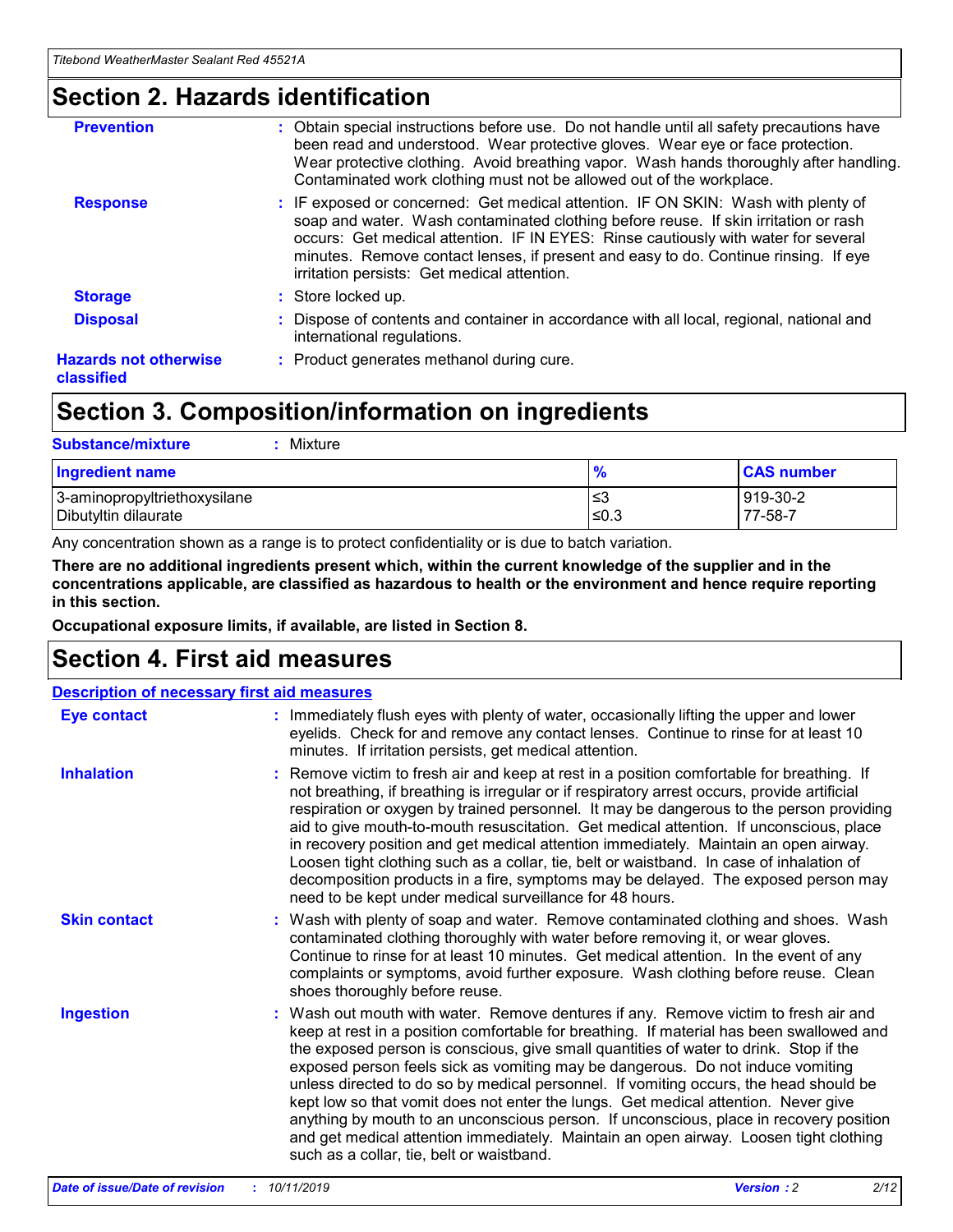## **Section 4. First aid measures**

| Most important symptoms/effects, acute and delayed |  |                                                                                                                                                                                                                                                                                                                                                                                                                 |
|----------------------------------------------------|--|-----------------------------------------------------------------------------------------------------------------------------------------------------------------------------------------------------------------------------------------------------------------------------------------------------------------------------------------------------------------------------------------------------------------|
| <b>Potential acute health effects</b>              |  |                                                                                                                                                                                                                                                                                                                                                                                                                 |
| <b>Eye contact</b>                                 |  | : May cause eye irritation.                                                                                                                                                                                                                                                                                                                                                                                     |
| <b>Inhalation</b>                                  |  | : No known significant effects or critical hazards.                                                                                                                                                                                                                                                                                                                                                             |
| <b>Skin contact</b>                                |  | : May cause skin irritation.                                                                                                                                                                                                                                                                                                                                                                                    |
| <b>Ingestion</b>                                   |  | : No known significant effects or critical hazards.                                                                                                                                                                                                                                                                                                                                                             |
| <b>Over-exposure signs/symptoms</b>                |  |                                                                                                                                                                                                                                                                                                                                                                                                                 |
| <b>Eye contact</b>                                 |  | : Adverse symptoms may include the following:<br>irritation<br>watering<br>redness                                                                                                                                                                                                                                                                                                                              |
| <b>Inhalation</b>                                  |  | : Adverse symptoms may include the following:<br>reduced fetal weight<br>increase in fetal deaths<br>skeletal malformations                                                                                                                                                                                                                                                                                     |
| <b>Skin contact</b>                                |  | : Adverse symptoms may include the following:<br>irritation<br>redness<br>reduced fetal weight<br>increase in fetal deaths<br>skeletal malformations                                                                                                                                                                                                                                                            |
| <b>Ingestion</b>                                   |  | : Adverse symptoms may include the following:<br>reduced fetal weight<br>increase in fetal deaths<br>skeletal malformations                                                                                                                                                                                                                                                                                     |
|                                                    |  | <b>Indication of immediate medical attention and special treatment needed, if necessary</b>                                                                                                                                                                                                                                                                                                                     |
| <b>Notes to physician</b>                          |  | : In case of inhalation of decomposition products in a fire, symptoms may be delayed.<br>The exposed person may need to be kept under medical surveillance for 48 hours.                                                                                                                                                                                                                                        |
| <b>Specific treatments</b>                         |  | : No specific treatment.                                                                                                                                                                                                                                                                                                                                                                                        |
| <b>Protection of first-aiders</b>                  |  | : No action shall be taken involving any personal risk or without suitable training. If it is<br>suspected that fumes are still present, the rescuer should wear an appropriate mask or<br>self-contained breathing apparatus. It may be dangerous to the person providing aid to<br>give mouth-to-mouth resuscitation. Wash contaminated clothing thoroughly with water<br>before removing it, or wear gloves. |

**See toxicological information (Section 11)**

### **Section 5. Fire-fighting measures**

| <b>Extinguishing media</b>                             |                                                                                                                                                                                                     |
|--------------------------------------------------------|-----------------------------------------------------------------------------------------------------------------------------------------------------------------------------------------------------|
| <b>Suitable extinguishing</b><br>media                 | : Use an extinguishing agent suitable for the surrounding fire.                                                                                                                                     |
| <b>Unsuitable extinguishing</b><br>media               | $:$ None known.                                                                                                                                                                                     |
| <b>Specific hazards arising</b><br>from the chemical   | : In a fire or if heated, a pressure increase will occur and the container may burst.                                                                                                               |
| <b>Hazardous thermal</b><br>decomposition products     | : Decomposition products may include the following materials:<br>carbon dioxide<br>carbon monoxide<br>nitrogen oxides<br>metal oxide/oxides                                                         |
| <b>Special protective actions</b><br>for fire-fighters | : Promptly isolate the scene by removing all persons from the vicinity of the incident if<br>there is a fire. No action shall be taken involving any personal risk or without suitable<br>training. |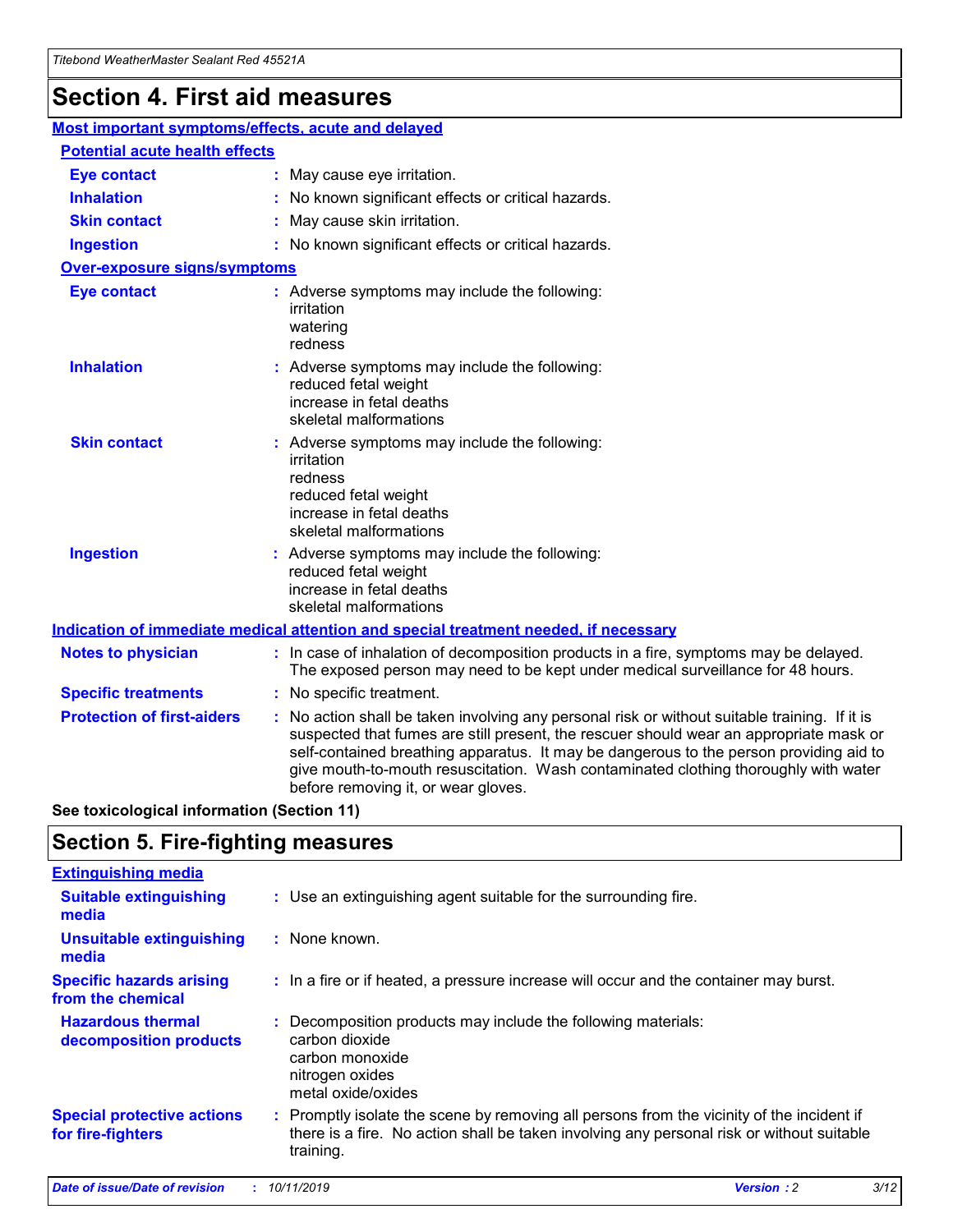### **Section 5. Fire-fighting measures**

**Special protective equipment for fire-fighters** Fire-fighters should wear appropriate protective equipment and self-contained breathing **:** apparatus (SCBA) with a full face-piece operated in positive pressure mode.

### **Section 6. Accidental release measures**

#### **Personal precautions, protective equipment and emergency procedures**

| For non-emergency<br>personnel   |                                                              | : No action shall be taken involving any personal risk or without suitable training.<br>Evacuate surrounding areas. Keep unnecessary and unprotected personnel from<br>entering. Do not touch or walk through spilled material. Avoid breathing vapor or mist.<br>Provide adequate ventilation. Wear appropriate respirator when ventilation is<br>inadequate. Put on appropriate personal protective equipment.                                                                                                                                                                                                                                                                                             |  |  |  |
|----------------------------------|--------------------------------------------------------------|--------------------------------------------------------------------------------------------------------------------------------------------------------------------------------------------------------------------------------------------------------------------------------------------------------------------------------------------------------------------------------------------------------------------------------------------------------------------------------------------------------------------------------------------------------------------------------------------------------------------------------------------------------------------------------------------------------------|--|--|--|
|                                  |                                                              | For emergency responders : If specialized clothing is required to deal with the spillage, take note of any information in<br>Section 8 on suitable and unsuitable materials. See also the information in "For non-<br>emergency personnel".                                                                                                                                                                                                                                                                                                                                                                                                                                                                  |  |  |  |
| <b>Environmental precautions</b> |                                                              | : Avoid dispersal of spilled material and runoff and contact with soil, waterways, drains<br>and sewers. Inform the relevant authorities if the product has caused environmental<br>pollution (sewers, waterways, soil or air).                                                                                                                                                                                                                                                                                                                                                                                                                                                                              |  |  |  |
|                                  | <b>Methods and materials for containment and cleaning up</b> |                                                                                                                                                                                                                                                                                                                                                                                                                                                                                                                                                                                                                                                                                                              |  |  |  |
| <b>Small spill</b>               |                                                              | : Stop leak if without risk. Move containers from spill area. Dilute with water and mop up<br>if water-soluble. Alternatively, or if water-insoluble, absorb with an inert dry material and<br>place in an appropriate waste disposal container. Dispose of via a licensed waste<br>disposal contractor.                                                                                                                                                                                                                                                                                                                                                                                                     |  |  |  |
| <b>Large spill</b>               |                                                              | : Stop leak if without risk. Move containers from spill area. Approach release from<br>upwind. Prevent entry into sewers, water courses, basements or confined areas. Wash<br>spillages into an effluent treatment plant or proceed as follows. Contain and collect<br>spillage with non-combustible, absorbent material e.g. sand, earth, vermiculite or<br>diatomaceous earth and place in container for disposal according to local regulations<br>(see Section 13). Dispose of via a licensed waste disposal contractor. Contaminated<br>absorbent material may pose the same hazard as the spilled product. Note: see<br>Section 1 for emergency contact information and Section 13 for waste disposal. |  |  |  |

### **Section 7. Handling and storage**

| <b>Precautions for safe handling</b>                                             |                                                                                                                                                                                                                                                                                                                                                                                                                                                                                                                                                                                                                                                                                                                                                                                                                                                  |
|----------------------------------------------------------------------------------|--------------------------------------------------------------------------------------------------------------------------------------------------------------------------------------------------------------------------------------------------------------------------------------------------------------------------------------------------------------------------------------------------------------------------------------------------------------------------------------------------------------------------------------------------------------------------------------------------------------------------------------------------------------------------------------------------------------------------------------------------------------------------------------------------------------------------------------------------|
| <b>Protective measures</b>                                                       | : Put on appropriate personal protective equipment (see Section 8). Persons with a<br>history of skin sensitization problems should not be employed in any process in which<br>this product is used. Avoid exposure - obtain special instructions before use. Avoid<br>exposure during pregnancy. Do not handle until all safety precautions have been read<br>and understood. Do not get in eyes or on skin or clothing. Do not ingest. Avoid<br>breathing vapor or mist. If during normal use the material presents a respiratory hazard,<br>use only with adequate ventilation or wear appropriate respirator. Keep in the original<br>container or an approved alternative made from a compatible material, kept tightly<br>closed when not in use. Empty containers retain product residue and can be hazardous.<br>Do not reuse container. |
| <b>Advice on general</b><br>occupational hygiene                                 | : Eating, drinking and smoking should be prohibited in areas where this material is<br>handled, stored and processed. Workers should wash hands and face before eating,<br>drinking and smoking. Remove contaminated clothing and protective equipment before<br>entering eating areas. See also Section 8 for additional information on hygiene<br>measures.                                                                                                                                                                                                                                                                                                                                                                                                                                                                                    |
| <b>Conditions for safe storage,</b><br>including any<br><b>incompatibilities</b> | Store between the following temperatures: 0 to 120 $\degree$ C (32 to 248 $\degree$ F). Store in<br>accordance with local regulations. Store in original container protected from direct<br>sunlight in a dry, cool and well-ventilated area, away from incompatible materials (see<br>Section 10) and food and drink. Store locked up. Keep container tightly closed and<br>sealed until ready for use. Containers that have been opened must be carefully<br>resealed and kept upright to prevent leakage. Do not store in unlabeled containers.<br>Use appropriate containment to avoid environmental contamination. See Section 10 for<br>incompatible materials before handling or use.                                                                                                                                                     |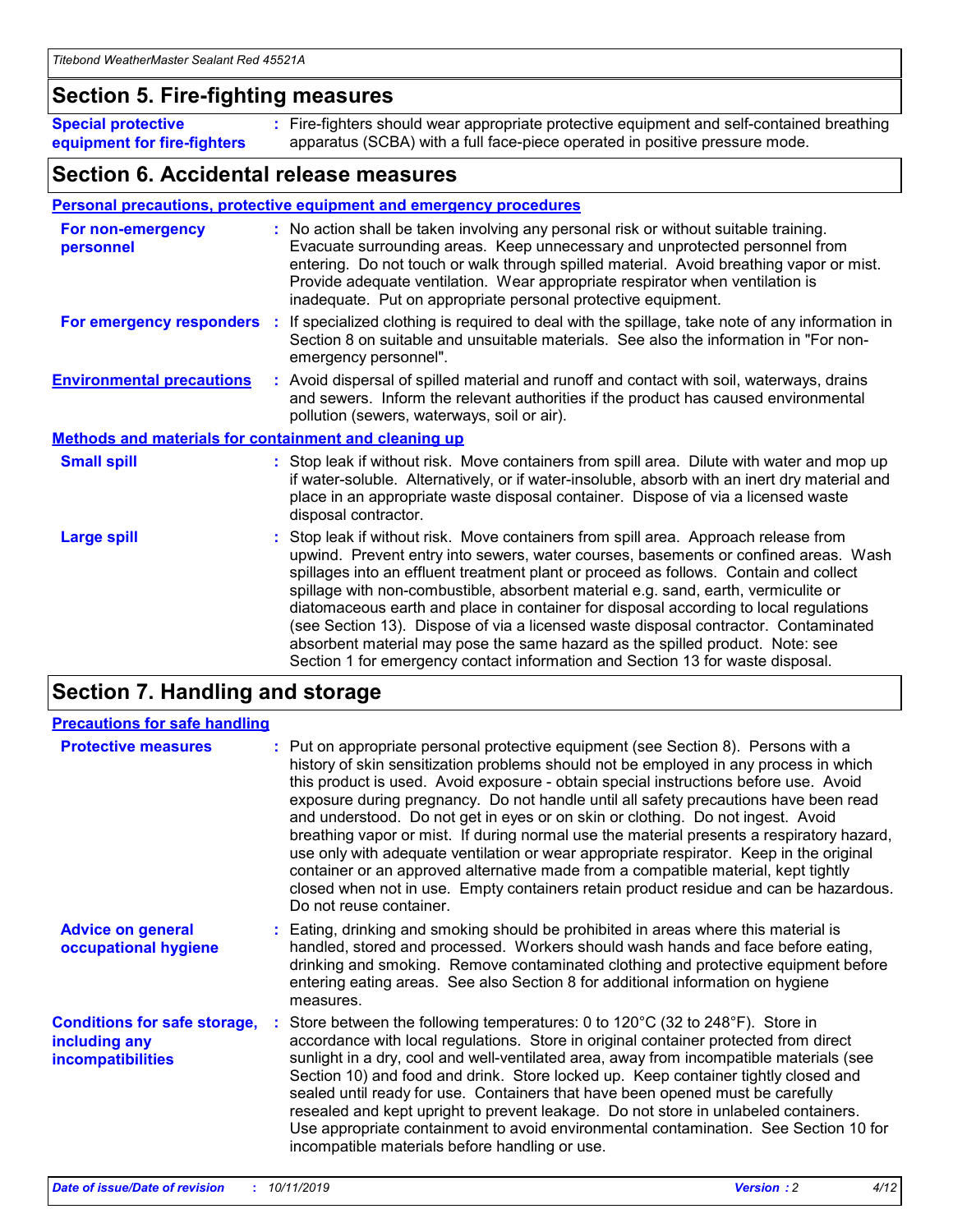## **Section 8. Exposure controls/personal protection**

#### **Control parameters**

#### **Occupational exposure limits**

| <b>Ingredient name</b>                               |    |                                          | <b>Exposure limits</b>                                                                                                                                                                                                                                                                                                                                                                                                                                                                                                                                                                                                 |
|------------------------------------------------------|----|------------------------------------------|------------------------------------------------------------------------------------------------------------------------------------------------------------------------------------------------------------------------------------------------------------------------------------------------------------------------------------------------------------------------------------------------------------------------------------------------------------------------------------------------------------------------------------------------------------------------------------------------------------------------|
| 3-aminopropyltriethoxysilane<br>Dibutyltin dilaurate |    |                                          | None.<br>ACGIH TLV (United States, 3/2019). Absorbed through skin.<br>Notes: as Sn<br>TWA: 0.1 mg/m <sup>3</sup> , (as Sn) 8 hours.<br>STEL: 0.2 mg/m <sup>3</sup> , (as Sn) 15 minutes.<br>NIOSH REL (United States, 10/2016). Absorbed through skin.<br>Notes: as Sn<br>TWA: 0.1 mg/m <sup>3</sup> , (as Sn) 10 hours.<br>OSHA PEL (United States, 5/2018). Notes: as Sn<br>TWA: $0.1 \text{ mg/m}^3$ , (as Sn) 8 hours.<br>OSHA PEL 1989 (United States, 3/1989). Absorbed through skin.<br>Notes: measured as Sn<br>TWA: 0.1 mg/m <sup>3</sup> , (measured as Sn) 8 hours. Form: Organic                           |
| <b>Appropriate engineering</b><br>controls           |    |                                          | : If user operations generate dust, fumes, gas, vapor or mist, use process enclosures,<br>local exhaust ventilation or other engineering controls to keep worker exposure to<br>airborne contaminants below any recommended or statutory limits.                                                                                                                                                                                                                                                                                                                                                                       |
| <b>Environmental exposure</b><br><b>controls</b>     |    |                                          | Emissions from ventilation or work process equipment should be checked to ensure<br>they comply with the requirements of environmental protection legislation. In some<br>cases, fume scrubbers, filters or engineering modifications to the process equipment<br>will be necessary to reduce emissions to acceptable levels.                                                                                                                                                                                                                                                                                          |
| <b>Individual protection measures</b>                |    |                                          |                                                                                                                                                                                                                                                                                                                                                                                                                                                                                                                                                                                                                        |
| <b>Hygiene measures</b>                              |    |                                          | : Wash hands, forearms and face thoroughly after handling chemical products, before<br>eating, smoking and using the lavatory and at the end of the working period.<br>Appropriate techniques should be used to remove potentially contaminated clothing.<br>Contaminated work clothing should not be allowed out of the workplace. Wash<br>contaminated clothing before reusing. Ensure that eyewash stations and safety<br>showers are close to the workstation location.                                                                                                                                            |
| <b>Eye/face protection</b>                           |    |                                          | : Safety eyewear complying with an approved standard should be used when a risk<br>assessment indicates this is necessary to avoid exposure to liquid splashes, mists,<br>gases or dusts. If contact is possible, the following protection should be worn, unless<br>the assessment indicates a higher degree of protection: chemical splash goggles.                                                                                                                                                                                                                                                                  |
| <b>Skin protection</b>                               |    |                                          |                                                                                                                                                                                                                                                                                                                                                                                                                                                                                                                                                                                                                        |
| <b>Hand protection</b>                               |    |                                          | : Chemical-resistant, impervious gloves complying with an approved standard should be<br>worn at all times when handling chemical products if a risk assessment indicates this is<br>necessary. Considering the parameters specified by the glove manufacturer, check<br>during use that the gloves are still retaining their protective properties. It should be<br>noted that the time to breakthrough for any glove material may be different for different<br>glove manufacturers. In the case of mixtures, consisting of several substances, the<br>protection time of the gloves cannot be accurately estimated. |
| <b>Body protection</b>                               |    | handling this product.                   | Personal protective equipment for the body should be selected based on the task being<br>performed and the risks involved and should be approved by a specialist before                                                                                                                                                                                                                                                                                                                                                                                                                                                |
| <b>Other skin protection</b>                         |    | specialist before handling this product. | : Appropriate footwear and any additional skin protection measures should be selected<br>based on the task being performed and the risks involved and should be approved by a                                                                                                                                                                                                                                                                                                                                                                                                                                          |
| <b>Respiratory protection</b>                        | ÷. | aspects of use.                          | Based on the hazard and potential for exposure, select a respirator that meets the<br>appropriate standard or certification. Respirators must be used according to a<br>respiratory protection program to ensure proper fitting, training, and other important                                                                                                                                                                                                                                                                                                                                                         |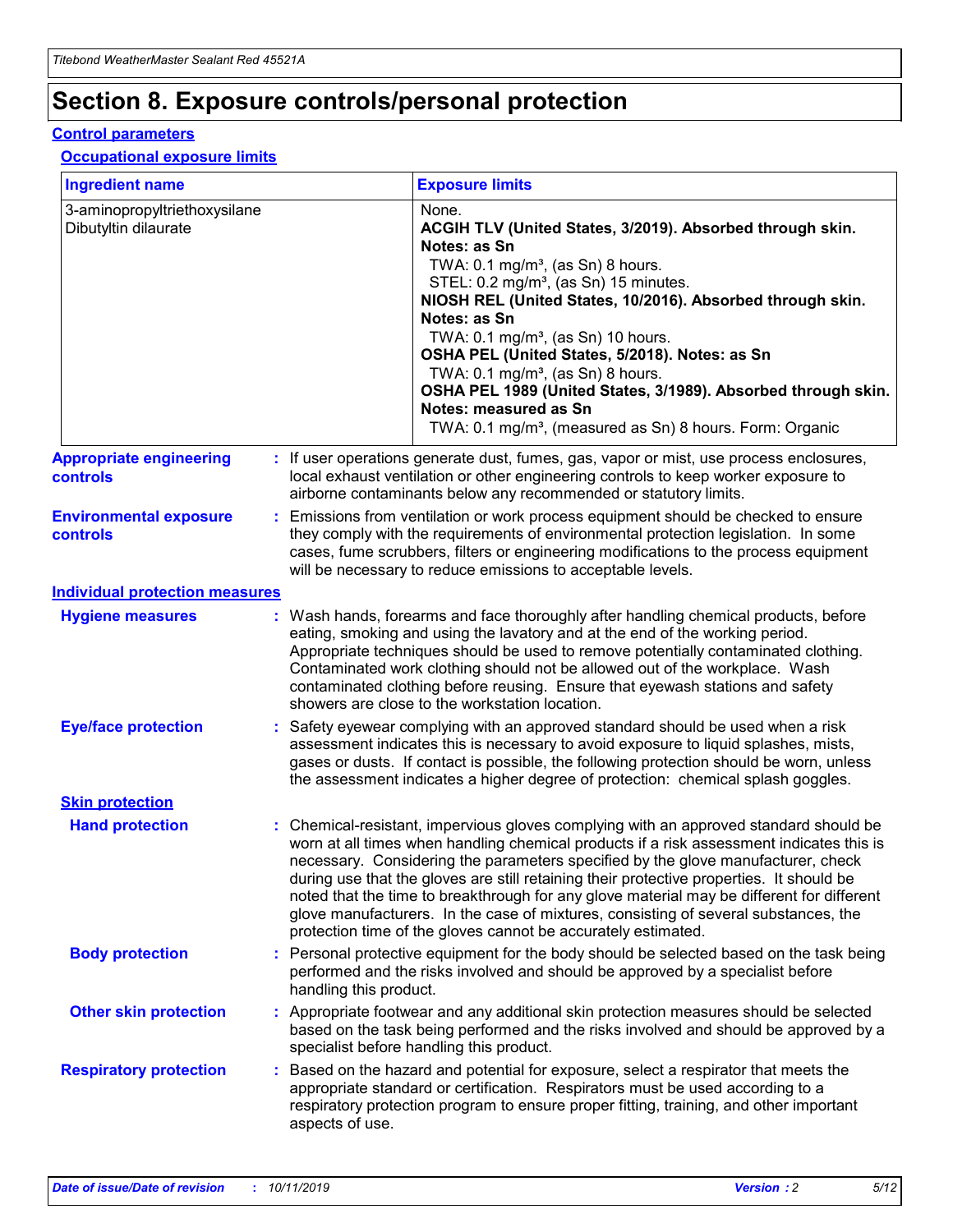### **Section 9. Physical and chemical properties**

#### **Appearance**

| <b>Physical state</b>                             | : Liquid. [Paste.]                                              |
|---------------------------------------------------|-----------------------------------------------------------------|
| <b>Color</b>                                      | $:$ Red.                                                        |
| Odor                                              | : None [Slight]                                                 |
| <b>Odor threshold</b>                             | : Not available.                                                |
| pH                                                | : Not applicable.                                               |
| <b>Melting point</b>                              | : Not available.                                                |
| <b>Boiling point</b>                              | : $>100^{\circ}$ C ( $>212^{\circ}$ F)                          |
| <b>Flash point</b>                                | : Closed cup: $>200^{\circ}$ C ( $>392^{\circ}$ F) [Setaflash.] |
| <b>Evaporation rate</b>                           | $:$ <1 (butyl acetate = 1)                                      |
| <b>Flammability (solid, gas)</b>                  | : Not available.                                                |
| Lower and upper explosive<br>(flammable) limits   | : Not available.                                                |
| <b>VOC (less water, less)</b><br>exempt solvents) | $: 0$ g/l                                                       |
| <b>Volatility</b>                                 | $: 0\%$ (w/w)                                                   |
| <b>Vapor density</b>                              | : Not available.                                                |
| <b>Relative density</b>                           | : 1.4329                                                        |
| <b>Solubility</b>                                 | Insoluble in the following materials: cold water and hot water. |
| <b>Solubility in water</b>                        | : Not available.                                                |
| <b>Partition coefficient: n-</b><br>octanol/water | : Not available.                                                |
| <b>Auto-ignition temperature</b>                  | $:$ Not available.                                              |
| <b>Decomposition temperature</b>                  | : Not available.                                                |
| <b>Viscosity</b>                                  | : Not available.                                                |

### **Section 10. Stability and reactivity**

| <b>Reactivity</b>                            | : No specific test data related to reactivity available for this product or its ingredients.            |
|----------------------------------------------|---------------------------------------------------------------------------------------------------------|
| <b>Chemical stability</b>                    | : The product is stable.                                                                                |
| <b>Possibility of hazardous</b><br>reactions | : Under normal conditions of storage and use, hazardous reactions will not occur.                       |
| <b>Conditions to avoid</b>                   | : No specific data.                                                                                     |
| <b>Incompatible materials</b>                | : No specific data.                                                                                     |
| <b>Hazardous decomposition</b><br>products   | Under normal conditions of storage and use, hazardous decomposition products should<br>not be produced. |

### **Section 11. Toxicological information**

### **Information on toxicological effects**

#### **Acute toxicity**

| <b>Product/ingredient name</b> | <b>Result</b>           | <b>Species</b> | <b>Dose</b>                | <b>Exposure</b> |
|--------------------------------|-------------------------|----------------|----------------------------|-----------------|
| 3-aminopropyltriethoxysilane   | <b>ILD50 Dermal</b>     | Rabbit         | 4.29 g/kg                  |                 |
| Dibutyltin dilaurate           | ILD50 Oral<br>LD50 Oral | Rat<br>Rat     | $1.57$ g/kg<br>175 $mg/kg$ |                 |
|                                |                         |                |                            |                 |

**Irritation/Corrosion**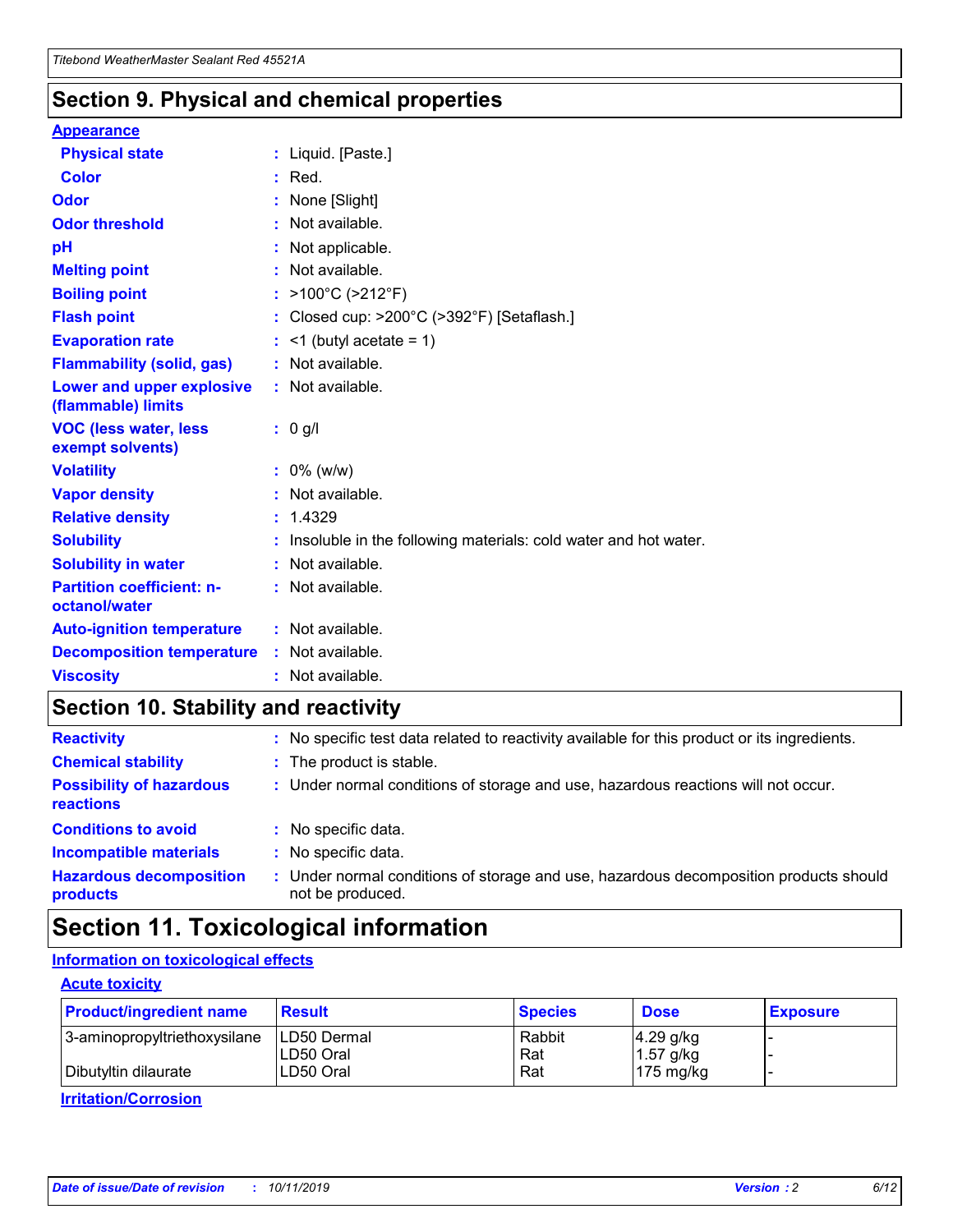## **Section 11. Toxicological information**

| <b>Product/ingredient name</b> | <b>Result</b>                 | <b>Species</b> | <b>Score</b> | <b>Exposure</b>    | <b>Observation</b> |
|--------------------------------|-------------------------------|----------------|--------------|--------------------|--------------------|
| 3-aminopropyltriethoxysilane   | Eyes - Mild irritant          | Rabbit         |              | $100$ mg           |                    |
|                                | Eyes - Severe irritant        | Rabbit         |              | 24 hours 750       |                    |
|                                |                               |                |              | ug                 |                    |
|                                | <b>Skin - Severe irritant</b> | Rabbit         |              | 24 hours 5         | ۰                  |
| Dibutyltin dilaurate           | Eyes - Moderate irritant      | Rabbit         |              | mq<br>24 hours 100 |                    |
|                                |                               |                |              | mg                 |                    |
|                                | Skin - Severe irritant        | Rabbit         |              | 500 mg             |                    |

#### **Sensitization**

Not available.

#### **Mutagenicity**

Not available.

#### **Carcinogenicity**

Not available.

#### **Reproductive toxicity**

Not available.

#### **Teratogenicity**

Not available.

#### **Specific target organ toxicity (single exposure)**

Not available.

#### **Specific target organ toxicity (repeated exposure)**

| <b>Name</b>                                                                  |                                                                                                                             | <b>Category</b> | <b>Route of</b><br>exposure  | <b>Target organs</b> |
|------------------------------------------------------------------------------|-----------------------------------------------------------------------------------------------------------------------------|-----------------|------------------------------|----------------------|
| Dibutyltin dilaurate                                                         |                                                                                                                             | Category 1      | $\qquad \qquad \blacksquare$ | respiratory system   |
| <b>Aspiration hazard</b><br>Not available.                                   |                                                                                                                             |                 |                              |                      |
| <b>Information on the likely</b><br>routes of exposure                       | : Not available.                                                                                                            |                 |                              |                      |
| <b>Potential acute health effects</b>                                        |                                                                                                                             |                 |                              |                      |
| <b>Eye contact</b>                                                           | : May cause eye irritation.                                                                                                 |                 |                              |                      |
| <b>Inhalation</b>                                                            | : No known significant effects or critical hazards.                                                                         |                 |                              |                      |
| <b>Skin contact</b>                                                          | : May cause skin irritation.                                                                                                |                 |                              |                      |
| <b>Ingestion</b>                                                             | : No known significant effects or critical hazards.                                                                         |                 |                              |                      |
| Symptoms related to the physical, chemical and toxicological characteristics |                                                                                                                             |                 |                              |                      |
| <b>Eye contact</b>                                                           | : Adverse symptoms may include the following:<br>irritation<br>watering<br>redness                                          |                 |                              |                      |
| <b>Inhalation</b>                                                            | : Adverse symptoms may include the following:<br>reduced fetal weight<br>increase in fetal deaths<br>skeletal malformations |                 |                              |                      |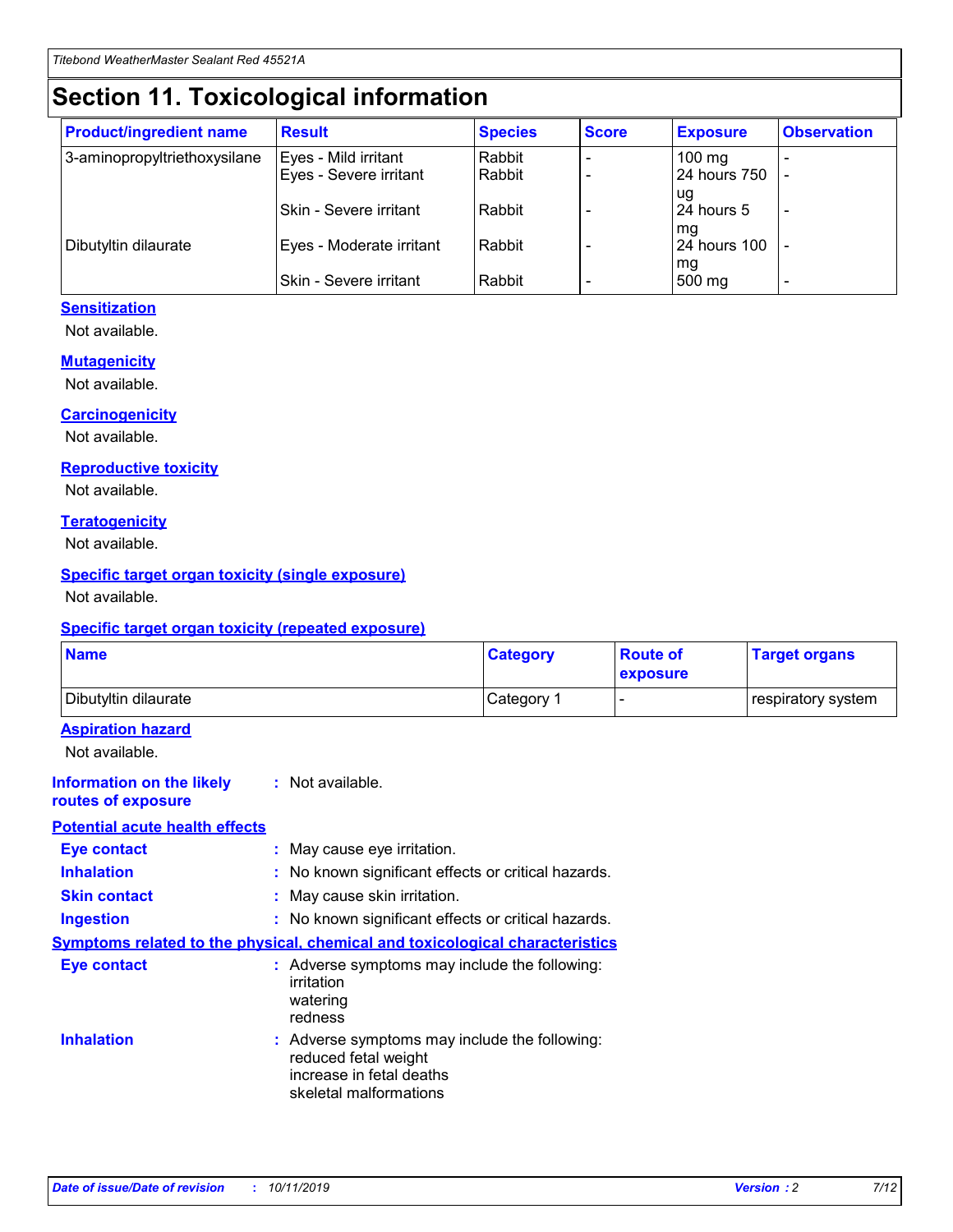## **Section 11. Toxicological information**

| <b>Skin contact</b>                     | : Adverse symptoms may include the following:<br>irritation<br>redness<br>reduced fetal weight<br>increase in fetal deaths<br>skeletal malformations |
|-----------------------------------------|------------------------------------------------------------------------------------------------------------------------------------------------------|
| <b>Ingestion</b>                        | : Adverse symptoms may include the following:<br>reduced fetal weight<br>increase in fetal deaths<br>skeletal malformations                          |
|                                         | Delayed and immediate effects and also chronic effects from short and long term exposure                                                             |
| <b>Short term exposure</b>              |                                                                                                                                                      |
| <b>Potential immediate</b><br>effects   | : Not available.                                                                                                                                     |
| <b>Potential delayed effects</b>        | : Not available.                                                                                                                                     |
| <b>Long term exposure</b>               |                                                                                                                                                      |
| <b>Potential immediate</b><br>effects   | : Not available.                                                                                                                                     |
| <b>Potential delayed effects</b>        | : Not available.                                                                                                                                     |
| <b>Potential chronic health effects</b> |                                                                                                                                                      |
| Not available.                          |                                                                                                                                                      |
| <b>General</b>                          | : Once sensitized, a severe allergic reaction may occur when subsequently exposed to<br>very low levels.                                             |
| <b>Carcinogenicity</b>                  | : No known significant effects or critical hazards.                                                                                                  |
| <b>Mutagenicity</b>                     | No known significant effects or critical hazards.                                                                                                    |
| <b>Teratogenicity</b>                   | May damage the unborn child.                                                                                                                         |
| <b>Developmental effects</b>            | No known significant effects or critical hazards.                                                                                                    |
| <b>Fertility effects</b>                | : May damage fertility.                                                                                                                              |
| <b>Numerical measures of toxicity</b>   |                                                                                                                                                      |
| <b>Acute toxicity estimates</b>         |                                                                                                                                                      |
|                                         |                                                                                                                                                      |

Not available.

## **Section 12. Ecological information**

#### **Toxicity**

| <b>Product/ingredient name</b> | <b>Result</b>                     | <b>Species</b>                       | <b>Exposure</b> |
|--------------------------------|-----------------------------------|--------------------------------------|-----------------|
| Dibutyltin dilaurate           | Chronic EC10 > 2 mg/l Fresh water | Algae - Scenedesmus<br>I subspicatus | l 96 hours i    |

### **Persistence and degradability**

| <b>Product/ingredient name</b> | <b>Test</b>                                                                    | <b>Result</b>  |                   | <b>Dose</b> | <b>Inoculum</b>         |
|--------------------------------|--------------------------------------------------------------------------------|----------------|-------------------|-------------|-------------------------|
| Dibutyltin dilaurate           | OECD 301F<br>Ready<br>Biodegradability -<br>Manometric<br>Respirometry<br>Test | 23 % - 28 days |                   |             |                         |
| <b>Product/ingredient name</b> | <b>Aquatic half-life</b>                                                       |                | <b>Photolysis</b> |             | <b>Biodegradability</b> |
| Dibutyltin dilaurate           |                                                                                |                |                   |             | Inherent                |

### **Bioaccumulative potential**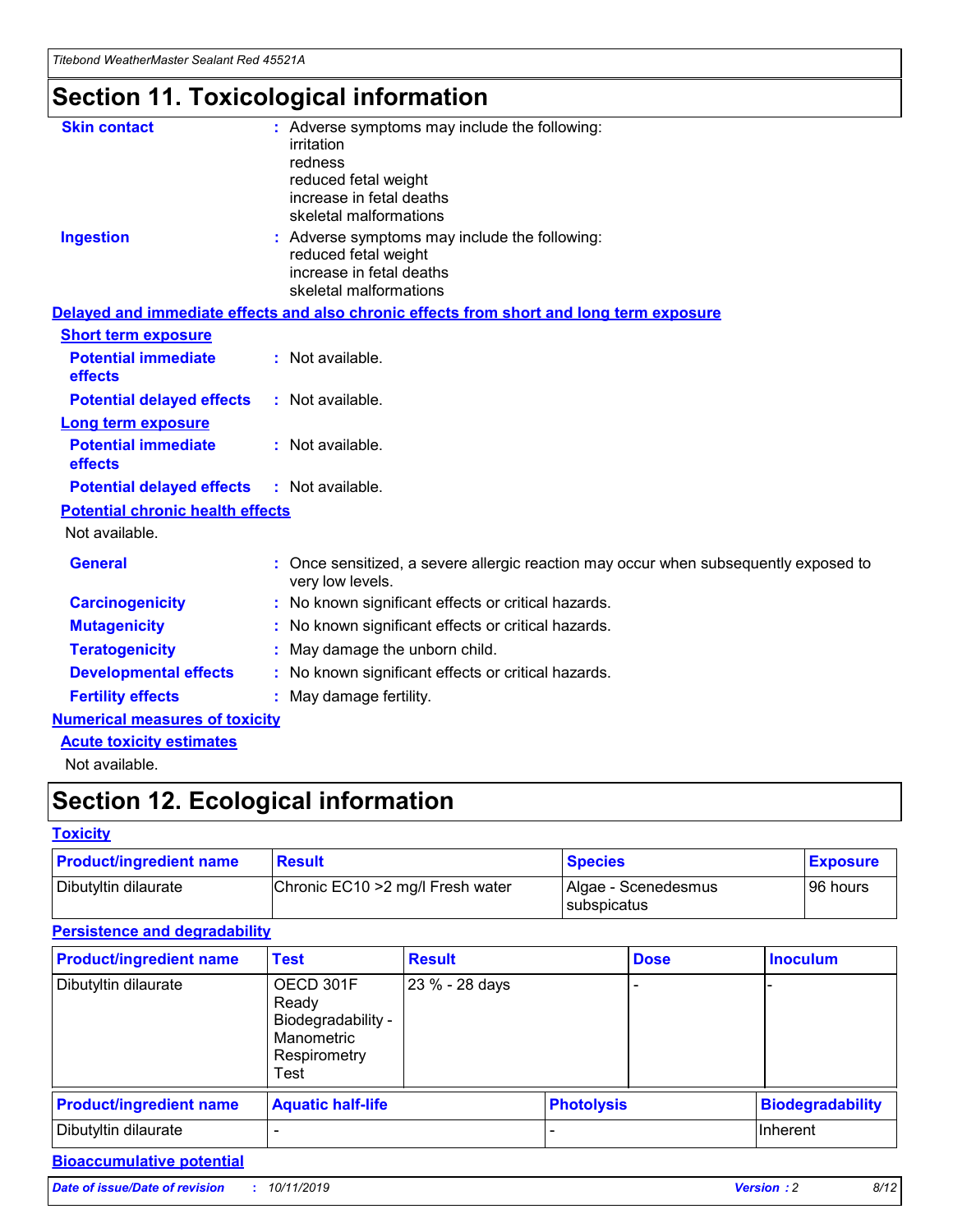## **Section 12. Ecological information**

| <b>Product/ingredient name</b>                       | ∣LoqP <sub>ow</sub> | <b>BCF</b>  | <b>Potential</b> |
|------------------------------------------------------|---------------------|-------------|------------------|
| 3-aminopropyltriethoxysilane<br>Dibutyltin dilaurate | 4.44                | 3.4<br>2.91 | low<br>low       |

#### **Mobility in soil**

| <i></i>                                                       |                                                     |
|---------------------------------------------------------------|-----------------------------------------------------|
| <b>Soil/water partition</b><br>coefficient (K <sub>oc</sub> ) | : Not available.                                    |
| <b>Other adverse effects</b>                                  | : No known significant effects or critical hazards. |

### **Section 13. Disposal considerations**

**Disposal methods :**

The generation of waste should be avoided or minimized wherever possible. Disposal of this product, solutions and any by-products should at all times comply with the requirements of environmental protection and waste disposal legislation and any regional local authority requirements. Dispose of surplus and non-recyclable products via a licensed waste disposal contractor. Waste should not be disposed of untreated to the sewer unless fully compliant with the requirements of all authorities with jurisdiction. Waste packaging should be recycled. Incineration or landfill should only be considered when recycling is not feasible. This material and its container must be disposed of in a safe way. Care should be taken when handling emptied containers that have not been cleaned or rinsed out. Empty containers or liners may retain some product residues. Avoid dispersal of spilled material and runoff and contact with soil, waterways, drains and sewers.

## **Section 14. Transport information**

|                                      | <b>DOT</b><br><b>Classification</b> | <b>TDG</b><br><b>Classification</b> | <b>Mexico</b><br><b>Classification</b> | <b>ADR/RID</b> | <b>IMDG</b>              | <b>IATA</b>              |
|--------------------------------------|-------------------------------------|-------------------------------------|----------------------------------------|----------------|--------------------------|--------------------------|
| <b>UN number</b>                     | Not regulated.                      | Not regulated.                      | Not regulated.                         | Not regulated. | Not regulated.           | Not regulated.           |
| <b>UN proper</b><br>shipping name    | $\blacksquare$                      |                                     |                                        |                |                          |                          |
| <b>Transport</b><br>hazard class(es) | $\blacksquare$                      | $\overline{\phantom{a}}$            | $\blacksquare$                         | $\blacksquare$ | $\overline{\phantom{a}}$ | $\overline{\phantom{0}}$ |
| <b>Packing group</b>                 | $\overline{\phantom{a}}$            | $\overline{\phantom{0}}$            | $\overline{\phantom{a}}$               | -              | $\overline{\phantom{0}}$ | $\overline{\phantom{a}}$ |
| <b>Environmental</b><br>hazards      | No.                                 | No.                                 | No.                                    | No.            | No.                      | No.                      |

## **Section 15. Regulatory information**

#### **U.S. Federal regulations**

#### **SARA 302/304**

#### **Composition/information on ingredients**

No products were found.

**SARA 304 RQ :** Not applicable.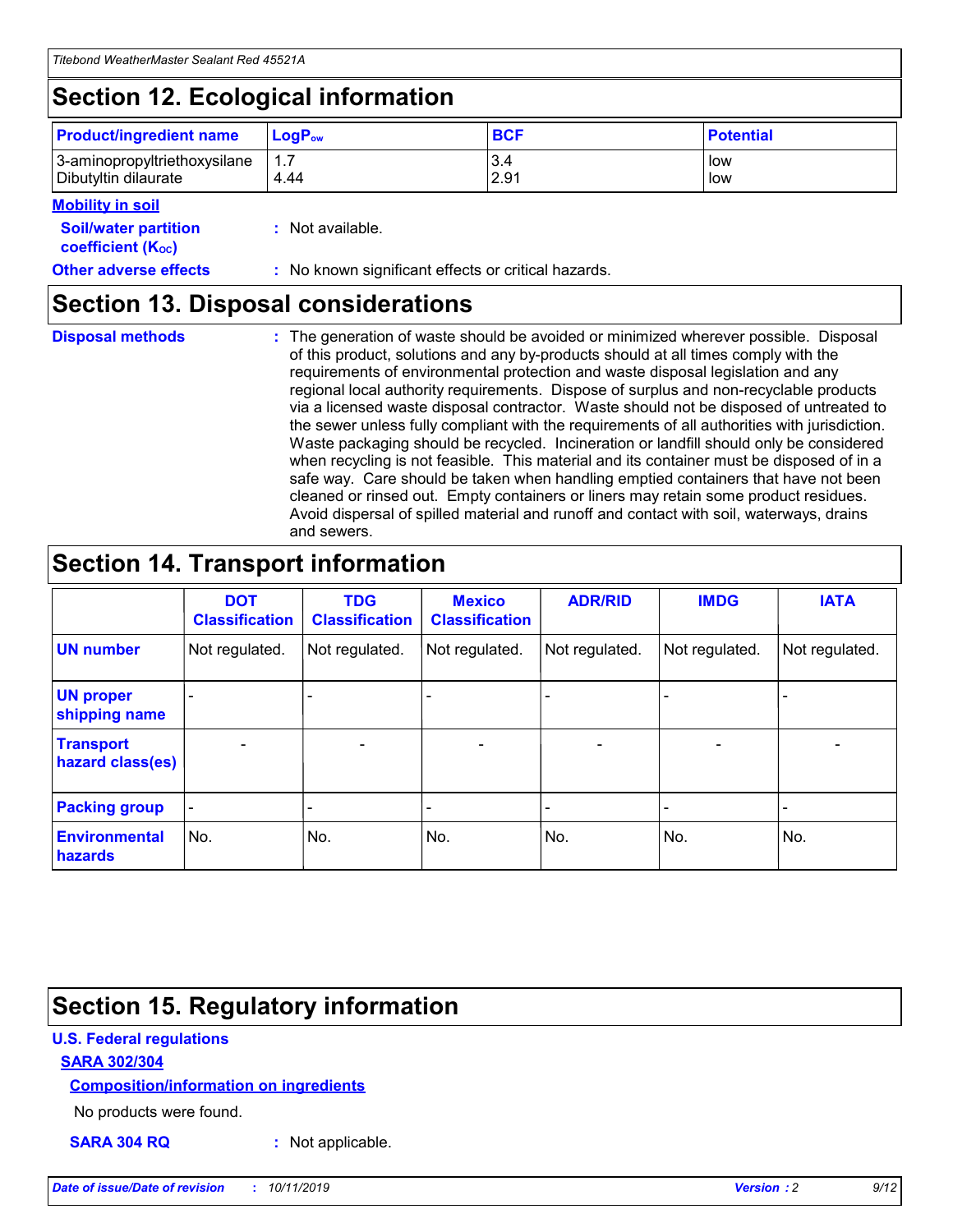## **Section 15. Regulatory information**

#### **SARA 311/312**

**Classification :** EYE IRRITATION - Category 2B SKIN SENSITIZATION - Category 1 TOXIC TO REPRODUCTION (Fertility) - Category 1B TOXIC TO REPRODUCTION (Unborn child) - Category 1B

#### **Composition/information on ingredients**

| <b>Name</b>                  | $\frac{9}{6}$ | <b>Classification</b>                                                                                            |
|------------------------------|---------------|------------------------------------------------------------------------------------------------------------------|
| 3-aminopropyltriethoxysilane | $\leq$ 3      | <b>FLAMMABLE LIQUIDS - Category 4</b><br><b>ACUTE TOXICITY (oral) - Category 4</b>                               |
|                              |               | SKIN IRRITATION - Category 2<br>EYE IRRITATION - Category 2A                                                     |
| Dibutyltin dilaurate         | ≤0.3          | ACUTE TOXICITY (oral) - Category 3<br>SKIN CORROSION - Category 1C                                               |
|                              |               | SERIOUS EYE DAMAGE - Category 1<br>SKIN SENSITIZATION - Category 1<br><b>GERM CELL MUTAGENICITY - Category 2</b> |
|                              |               | TOXIC TO REPRODUCTION (Fertility) - Category 1B<br>TOXIC TO REPRODUCTION (Unborn child) - Category 1B            |
|                              |               | SPECIFIC TARGET ORGAN TOXICITY (REPEATED<br>EXPOSURE) (respiratory system) - Category 1                          |

#### **State regulations**

| <b>Massachusetts</b> | : None of the components are listed. |
|----------------------|--------------------------------------|
| <b>New York</b>      | : None of the components are listed. |
| <b>New Jersey</b>    | : None of the components are listed. |
| <b>Pennsylvania</b>  | : None of the components are listed. |

#### **California Prop. 65**

**A** WARNING: This product can expose you to methanol, which is known to the State of California to cause birth defects or other reproductive harm. For more information go to www.P65Warnings.ca.gov.

| <b>Ingredient name</b> | No significant risk Maximum<br>level | acceptable dosage<br>level |
|------------------------|--------------------------------------|----------------------------|
| methanol               |                                      | Yes.                       |

#### **International regulations**

**Chemical Weapon Convention List Schedules I, II & III Chemicals** Not listed.

#### **Montreal Protocol**

Not listed.

**Stockholm Convention on Persistent Organic Pollutants**

Not listed.

### **UNECE Aarhus Protocol on POPs and Heavy Metals**

Not listed.

#### **Inventory list**

### **China :** All components are listed or exempted.

**United States TSCA 8(b) inventory :** All components are active or exempted.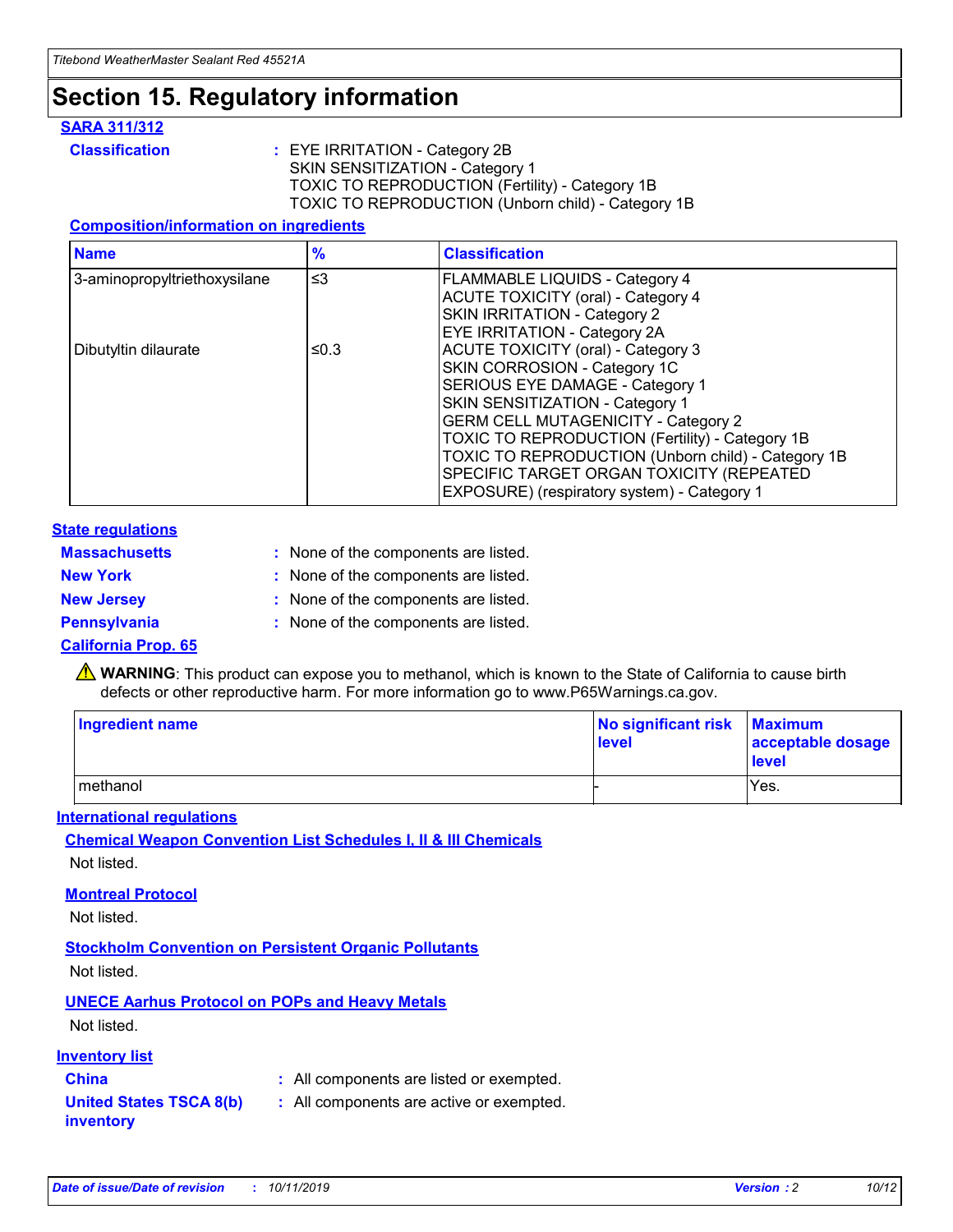## **Section 16. Other information**

**Hazardous Material Information System (U.S.A.)**



**Caution: HMIS® ratings are based on a 0-4 rating scale, with 0 representing minimal hazards or risks, and 4 representing significant hazards or risks. Although HMIS® ratings and the associated label are not required on SDSs or products leaving a facility under 29 CFR 1910.1200, the preparer may choose to provide them. HMIS® ratings are to be used with a fully implemented HMIS® program. HMIS® is a registered trademark and service mark of the American Coatings Association, Inc.**

**The customer is responsible for determining the PPE code for this material. For more information on HMIS® Personal Protective Equipment (PPE) codes, consult the HMIS® Implementation Manual.**

#### **National Fire Protection Association (U.S.A.)**



**Reprinted with permission from NFPA 704-2001, Identification of the Hazards of Materials for Emergency Response Copyright ©1997, National Fire Protection Association, Quincy, MA 02269. This reprinted material is not the complete and official position of the National Fire Protection Association, on the referenced subject which is represented only by the standard in its entirety.**

**Copyright ©2001, National Fire Protection Association, Quincy, MA 02269. This warning system is intended to be interpreted and applied only by properly trained individuals to identify fire, health and reactivity hazards of chemicals. The user is referred to certain limited number of chemicals with recommended classifications in NFPA 49 and NFPA 325, which would be used as a guideline only. Whether the chemicals are classified by NFPA or not, anyone using the 704 systems to classify chemicals does so at their own risk.**

#### **Procedure used to derive the classification**

| <b>Classification</b>                                                                                                                                                                  |                                                                                                                                                                                                                                                                   | <b>Justification</b>                                                                                                                                                                                                                                                                                       |  |
|----------------------------------------------------------------------------------------------------------------------------------------------------------------------------------------|-------------------------------------------------------------------------------------------------------------------------------------------------------------------------------------------------------------------------------------------------------------------|------------------------------------------------------------------------------------------------------------------------------------------------------------------------------------------------------------------------------------------------------------------------------------------------------------|--|
| <b>EYE IRRITATION - Category 2B</b><br>SKIN SENSITIZATION - Category 1<br><b>TOXIC TO REPRODUCTION (Fertility) - Category 1B</b><br>TOXIC TO REPRODUCTION (Unborn child) - Category 1B |                                                                                                                                                                                                                                                                   | Expert judgment<br>Expert judgment<br>Expert judgment<br>Expert judgment                                                                                                                                                                                                                                   |  |
| <b>History</b>                                                                                                                                                                         |                                                                                                                                                                                                                                                                   |                                                                                                                                                                                                                                                                                                            |  |
| <b>Date of printing</b>                                                                                                                                                                | : 4/22/2022                                                                                                                                                                                                                                                       |                                                                                                                                                                                                                                                                                                            |  |
| Date of issue/Date of<br>revision                                                                                                                                                      | : 10/11/2019                                                                                                                                                                                                                                                      |                                                                                                                                                                                                                                                                                                            |  |
| Date of previous issue                                                                                                                                                                 | : 10/16/2020                                                                                                                                                                                                                                                      |                                                                                                                                                                                                                                                                                                            |  |
| <b>Version</b>                                                                                                                                                                         | $\therefore$ 2                                                                                                                                                                                                                                                    |                                                                                                                                                                                                                                                                                                            |  |
| <b>Key to abbreviations</b>                                                                                                                                                            | $\therefore$ ATE = Acute Toxicity Estimate<br><b>BCF</b> = Bioconcentration Factor<br>IATA = International Air Transport Association<br><b>IBC</b> = Intermediate Bulk Container<br><b>IMDG = International Maritime Dangerous Goods</b><br>$UN = United Nations$ | GHS = Globally Harmonized System of Classification and Labelling of Chemicals<br>LogPow = logarithm of the octanol/water partition coefficient<br>MARPOL = International Convention for the Prevention of Pollution From Ships, 1973<br>as modified by the Protocol of 1978. ("Marpol" = marine pollution) |  |